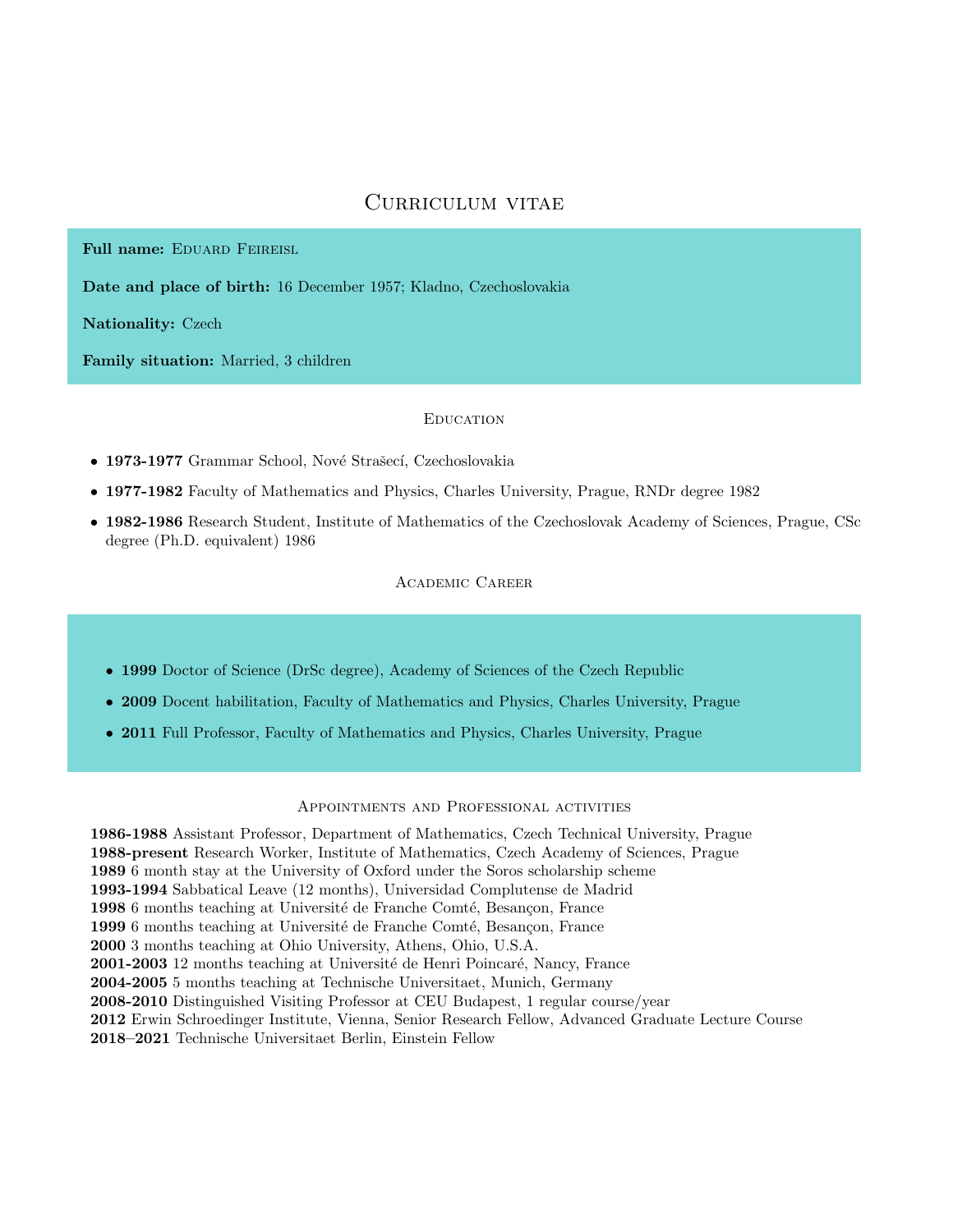Visiting Positions (1 months and more)

1991 Federal University of Rio de Janeiro, University of Pisa, CMAF Lisboa

1992 Universidad Complutense de Madrid

1994 University of Pisa, Italy, ENS Cachan, France

1996 Université de Franche Comté, Besançon, France

1997 Institute Elie Cartan, Nancy, France

1998 Institute Elie Cartan, Nancy, France

2000 Université du Sud Toulon-Var, France, Chinese Academy of Sciences, Beijing, China

2001 Waseda University, Tokyo, Japan

2002 Université du Sud Toulon-Var, France

2003 Université du Sud Toulon-Var, France

2004 Chinese University of Honkong, Université du Sud Toulon-Var, France

2005 Université de Toulouse III, France

2006 Université du Sud Toulon-Var, France

2007 Université du Sud Toulon-Var, France

**2008** Université du Sud Toulon-Var, France, Centre for Advanced Studies, Oslo, Norway

2009 Université du Sud Toulon-Var, France, Chinese Academy of Sciences, Beijing, China

2010 Université du Sud Toulon-Var, France, BCAM Bilbao, Spain

2011 Université de Paris Sud, Orsay, France, BCAM Bilbao, Spain, Chinese Academy of Sciences, Beijing, China

2012 Ecole Polytechnique, Palaiseau, France, Université du Sud Toulon-Var, France

2016 Gran Sasso Science Institute, L'Aquilla, Italy, SCIAS Fellow University of Wuerzburg, Germany, INSA Lyon, France

2017 IMPAN Warsaw, Poland, Universitá di Milano, Italy

2018 Université de Poitiers, France, INSA Lyon, France, University of Wuerzburg, Germany

2019 University of Mainz, Germany

2020 University of Busan, Université Lyon I, France, JGU University Mainz, TU Bielefeld

2021 Warsaw University, JGU University Mainz

2022 TU Dortmund, JGU University Mainz, BCAM Bilbao, Imperial College London (Nelder Fellow)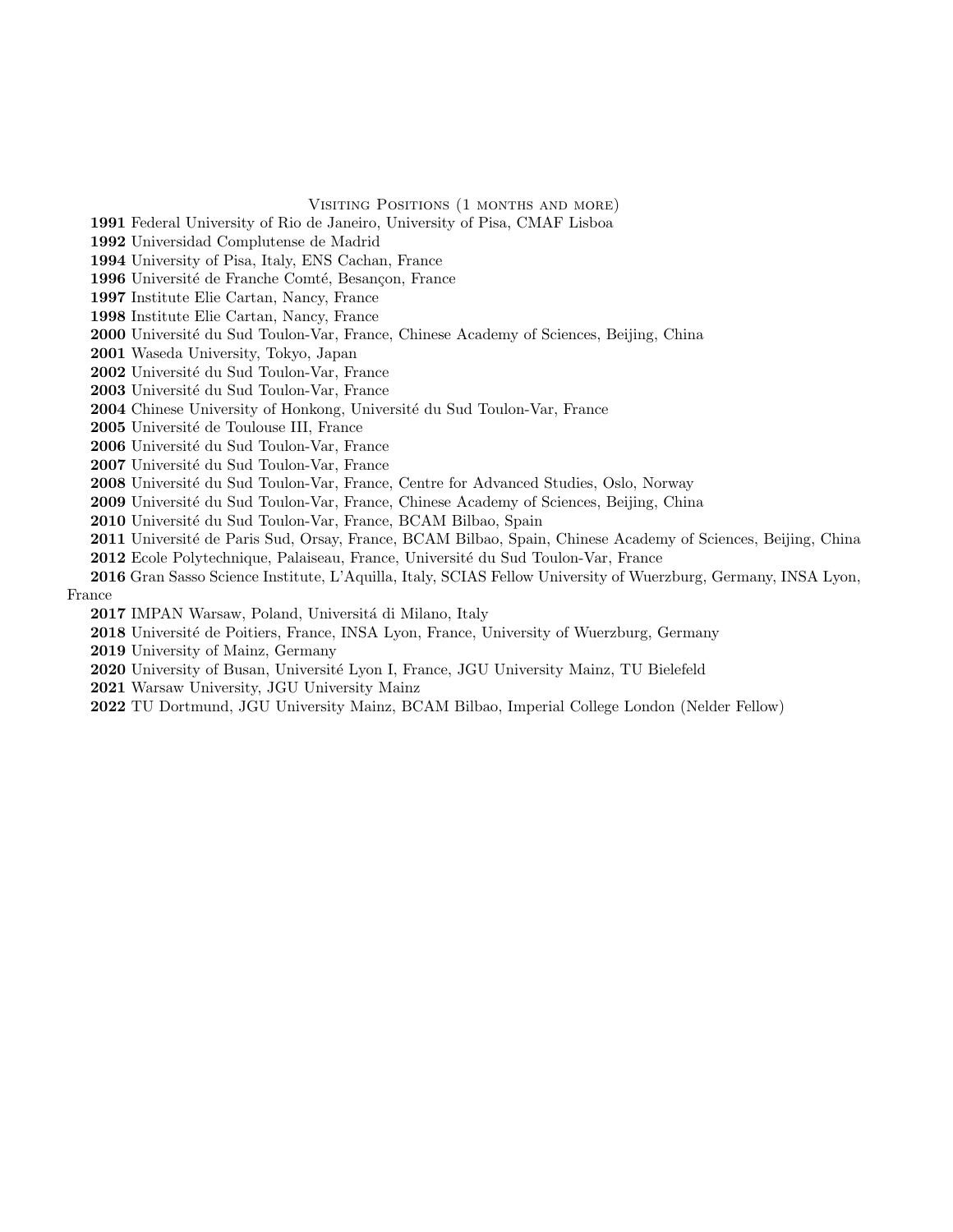# Editorial Boards

- Applied Mathematics and Optimization
- Archivum Matematicum
- Central European Journal of Mathematics (till 2015)
- Czechoslovak Mathematical Journal
- Discrete and Continuous Dynamical Systems Ser.A
- Discrete and Continuous Dynamical Systems Ser.S (till 2011)
- EMS Surveys in Mathematical Sciences
- Journal of Applied Analysis and Computations
- Journal of Differential Equations
- Journal of Evolution Equations
- Journal de l'Ecole polytechnique (till 2018)
- Journal of Mathematical Fluid Mechanics
- Mathematica Bohemica (till 2018)
- Mathematical Models and Methods in Applied Sciences (M3AS)
- Nonlinear Analysis, Theory, Methods and Applications (till 2011)
- NoDEA
- Nonlinear Analysis, Real World Applications
- SIAM Journal of Mathematical Analysis

#### Organization of international conferences

- Chair of the Scientific Committee, 6th European Congress of Mathematics, Cracow, Poland, 2012
- Chair of the Scientific Committee, Equadiff 13, Prague, 2013
- Member of the Scientific Committee, Equadiff conferences in Hasselt 2003, Vienna, 2007, Loughborough, 2011, Lyon 2015, Bratislava 2017
- Member of the Scientific committee, HYP 2006 Lyon, France, and HYP 2020 Malaga, Spain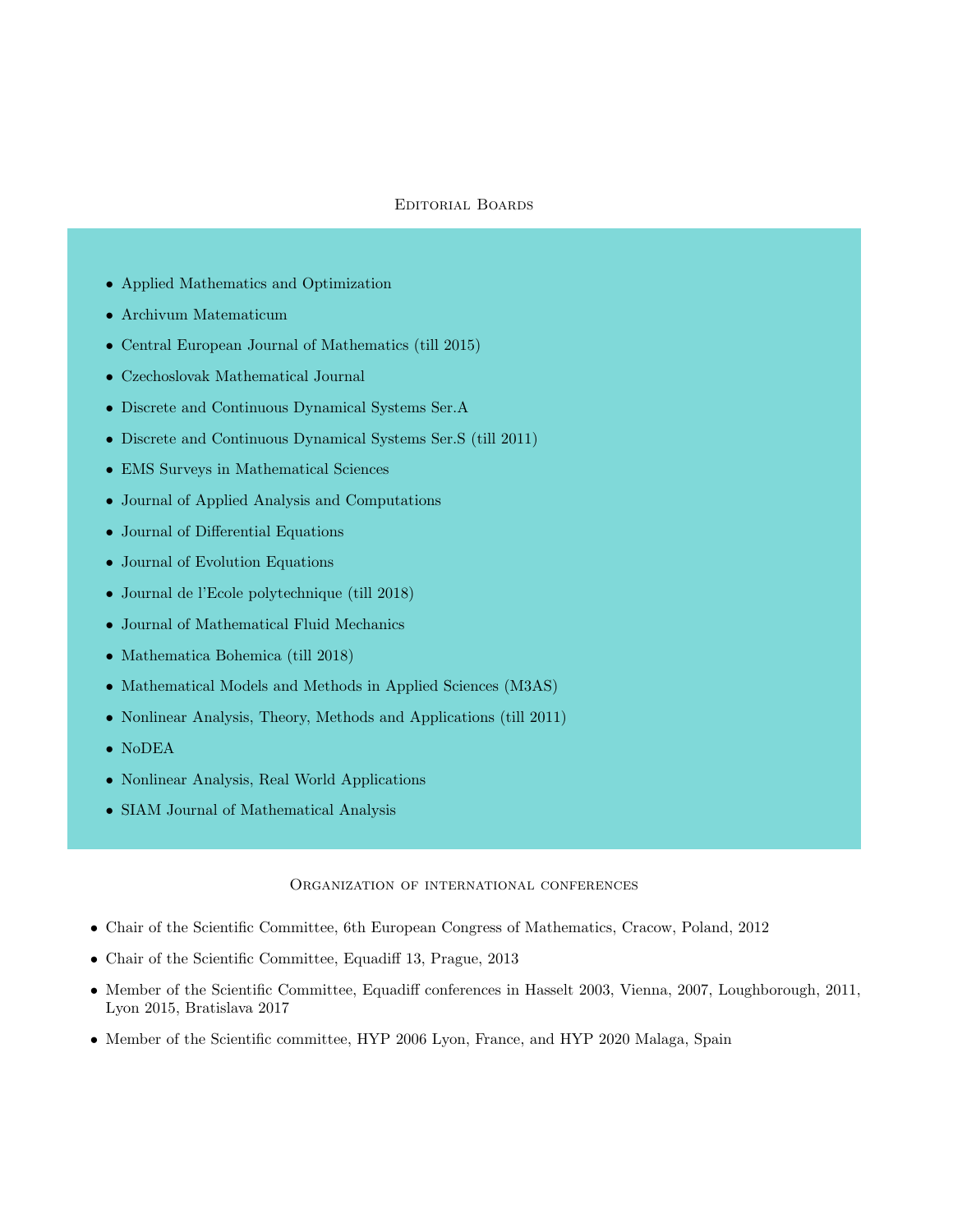- Regular organization of international schools EVEQ (4 years period)
- Regular organization of international schools Mathematical Fluid Dynamics (2 years period)
- Member of the Scientific committee, SIAM PDE conference, Baltimore 2017

#### OTHER ACTIVITIES

- Panel member of ERC Synergy grants 2018, 2020
- Member of the Fields Medal Selection Committee 2018

### **PUBLICATIONS**

341- items registered by MathSciNet, among which 8 monographs, 16 chapters in collective monographs

Selected lectures at international conferences

- Invited lecture at ICM 2002, Beijing 2002
- Plenary lecture at Navier-Stokes equations and applications, Kyoto 2006
- Plenary lecture at Mathematical hydrodynamics, Moscow 2006
- Key note lecture at Equadiff 07, Vienna 2007
- Invited lecture at Free boundary problems, Chiba, Japan 2007
- Plenary lecture at International conference dedicated to the 100th anniversary of the birthday of S.L. Sobolev, Novosibirsk, Russia 2008
- Plenary lecture at SIAM conference on analysis of PDE's, Miami, FL, U.S.A. 2009
- Plenary lecture at 2010 International conference on applied analysis, Shanghai 2010
- Plenary lecture at Abel Symposium, Oslo 2010
- Plenary survey lectures at Nonlinear dynamics in partial differential equations, Fukuoka 2011, Japan
- Plenary lecture at HYP 2012 conference, Padova, Italy
- Plenary lecture at The 9th AIMS Conference on Dynamical Systems, Differential Equations and Applications, Orlando, Florida, USA
- Plenary lecture at International conference on Differential Equations, Function Spaces, Approximation Theory dedicated to the 105th anniversary of the birthday of S.L. Sobolev, Novosibirsk, Russia 2013
- Plenary lecture at STAMM conference, Poitiers, 2014
- Plenary lecture at Symposium on Nonlinear Analysis, Torun, 2015
- Plenary lecture at The Navier-Stokes Equations and Related Topics, Nagoya, Japan, 2016
- Invited lecture at DEA 2019, Krakow, 2019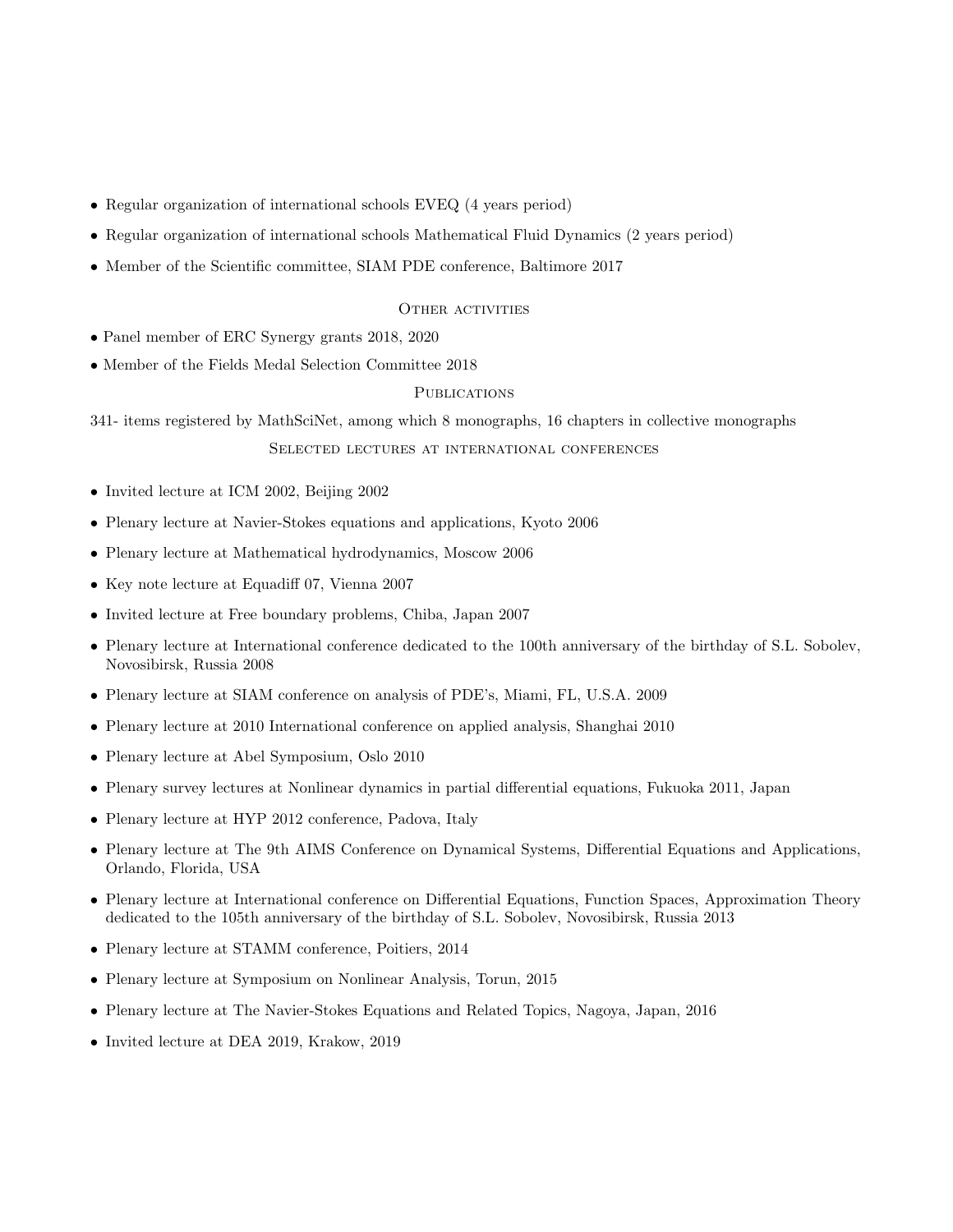- Plenary lecture at Dynamics Days Europe, Rostock, 2019
- Plenary lecture at ENUMATH, Egmond aan Zee, Netherlands, 2019
- Plenary lecture at HYP 2022 conference, Malaga, Spain

# Most important externally funded projects

ERC Advanced Grant Project 320078 MATHEF, 2013–2018 Einstein Fellow, Einstein Stiftung Berlin, 2018–2021

#### **AWARDS**

Prize of the Academy of Sciences of the Czech Republic 2004

Praemium Academiae 2007-2013

Prize of the Academy of Sciences of the Czech Republic 2009

The Neuron Award for Contribution to Science - 2015

Golden Medal of the Charles University - 2017

Bernard Bolzano Medal - 2017

### **SCIENTOMETRY**

- MathSciNet: over 6137 citations by more than 2004 authors
- WOS: over 4403 citations (self-citations excluded), h-index 38

#### Selected publications

- Feireisl, Eduard: Dynamics of viscous compressible fluids. Oxford Lecture Series in Mathematics and its Applications, 26. Oxford University Press, Oxford, 2004. xii+212 pp
- Feireisl, Eduard; Pražák, Dalibor Asymptotic behavior of dynamical systems in fluid mechanics. AIMS Series on Applied Mathematics, 4. American Institute of Mathematical Sciences (AIMS), Springfield, MO, 2010. xii+298 pp
- Feireisl, Eduard; Karper, Trygve G.; Pokorný, Milan Mathematical theory of compressible viscous fluids. Analysis and numerics. Advances in Mathematical Fluid Mechanics. Lecture Notes in Mathematical Fluid Mechanics. Birkhäuser/Springer, Cham, 2016. xii+186 pp.
- Feireisl, Eduard; Novotný, Antonín Singular limits in thermodynamics of viscous fluids. Second edition. Advances in Mathematical Fluid Mechanics. Birkhäuser/Springer, Cham, 2017. xlii+524 pp.